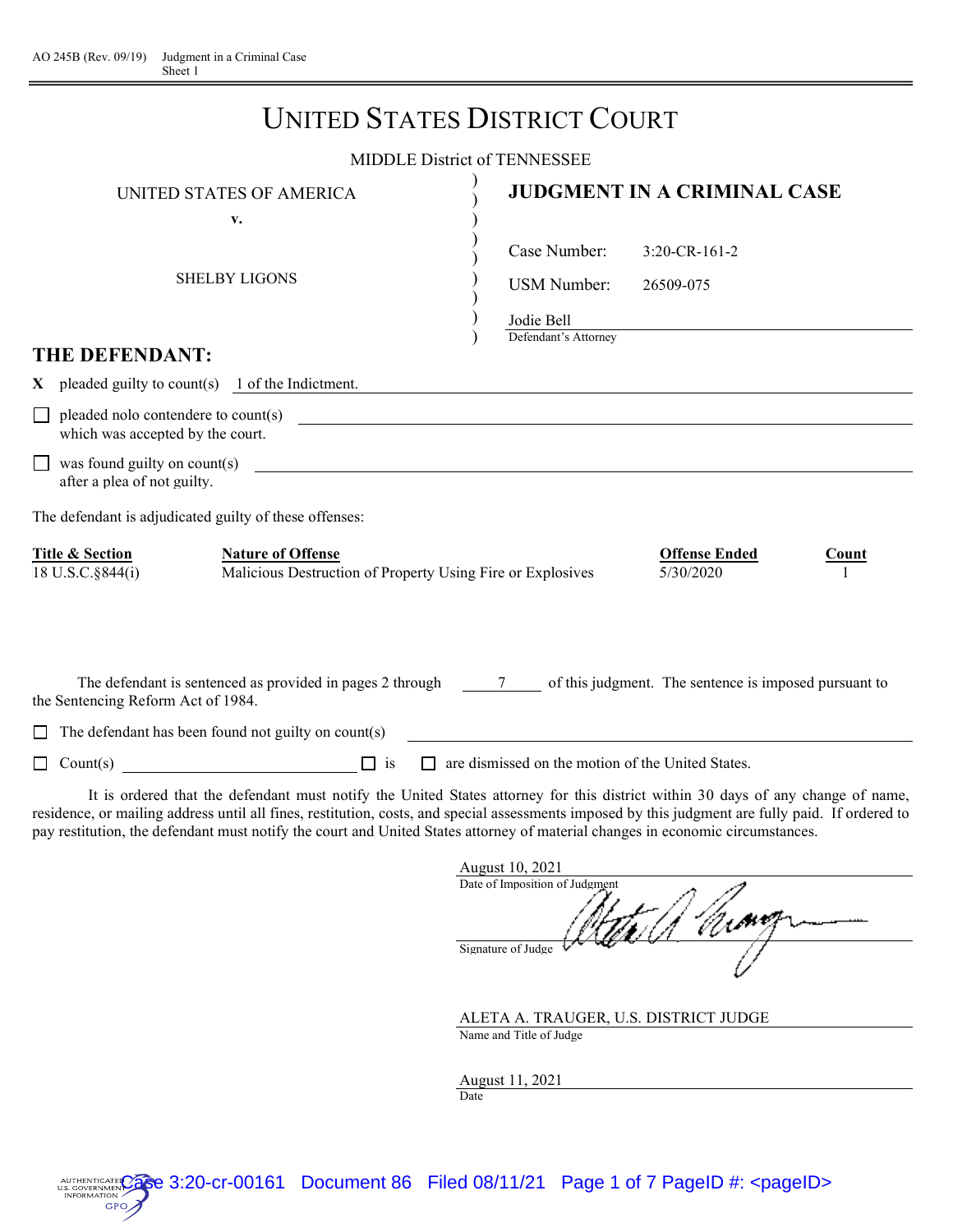DEFENDANT: SHELBY LIGONS CASE NUMBER: 3:20-CR-161-2

#### Judgment — Page 2 of

### IMPRISONMENT

The defendant is hereby committed to the custody of the Federal Bureau of Prisons to be imprisoned for a total term of:

12 months and 1 day.

- X The court makes the following recommendations to the Bureau of Prisons:
	- 1. That defendant receive substance abuse treatment.
	- 2. That defendant receive mental health treatment.
	- 3. That defendant be housed in a federal facility close to Nashville, Tennessee.
	- 4. That defendant receive credit for time served on this charge.
- X The defendant is remanded to the custody of the United States Marshal.

 $\Box$  The defendant shall surrender to the United States Marshal for this district:

 $\Box$  at  $\Box$  a.m.  $\Box$  p.m. on

as notified by the United States Marshal.

The defendant shall surrender for service of sentence at the institution designated by the Bureau of Prisons:

- $\Box$  before 2 p.m. on
- as notified by the United States Marshal.
- as notified by the Probation or Pretrial Services Office.

#### RETURN

I have executed this judgment as follows:

Defendant delivered on the contract of the contract of the contract of the contract of the contract of the contract of the contract of the contract of the contract of the contract of the contract of the contract of the con

at  $\frac{1}{\sqrt{1-\frac{1}{\sqrt{1-\frac{1}{\sqrt{1-\frac{1}{\sqrt{1-\frac{1}{\sqrt{1-\frac{1}{\sqrt{1-\frac{1}{\sqrt{1-\frac{1}{\sqrt{1-\frac{1}{\sqrt{1-\frac{1}{\sqrt{1-\frac{1}{\sqrt{1-\frac{1}{\sqrt{1-\frac{1}{\sqrt{1-\frac{1}{\sqrt{1-\frac{1}{\sqrt{1-\frac{1}{\sqrt{1-\frac{1}{\sqrt{1-\frac{1}{\sqrt{1-\frac{1}{\sqrt{1-\frac{1}{\sqrt{1-\frac{1}{\sqrt{1-\frac{1}{\sqrt{1-\frac{1}{\sqrt{1-\frac{1}{\sqrt{1-\frac$ 

UNITED STATES MARSHAL

By

DEPUTY UNITED STATES MARSHAL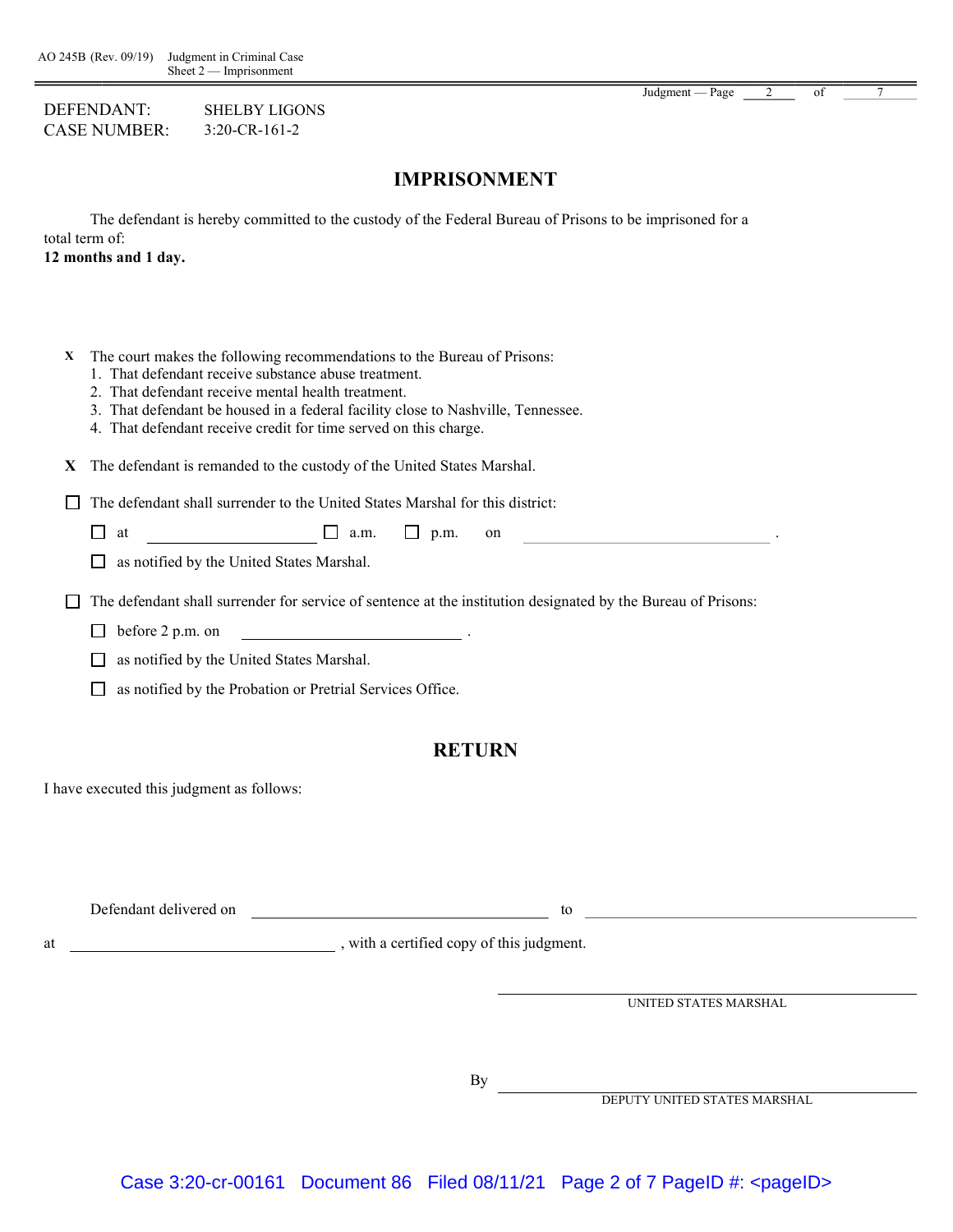Judgment—Page 3 of

#### DEFENDANT: SHELBY LIGONS CASE NUMBER: 3:20-CR-161-2

SUPERVISED RELEASE

Upon release from imprisonment, you will be on supervised release for a term of: 3 years.

# MANDATORY CONDITIONS

- 1. You must not commit another federal, state or local crime.
- 2. You must not unlawfully possess a controlled substance.
- 3. You must refrain from any unlawful use of a controlled substance. You must submit to one drug test within 15 days of release from imprisonment and at least two periodic drug tests thereafter, as determined by the court.
	- $\Box$  The above drug testing condition is suspended, based on the court's determination that you pose a low risk of future substance abuse. (check if applicable)
- 4. X You must make restitution in accordance with 18 U.S.C. §§ 3663 and 3663A or any other statute authorizing a sentence of restitution. (check if applicable)
- 5. X You must cooperate in the collection of DNA as directed by the probation officer. (check if applicable)
- 6.  $\Box$  You must comply with the requirements of the Sex Offender Registration and Notification Act (34 U.S.C. § 20901, et seq.) as directed by the probation officer, the Bureau of Prisons, or any state sex offender registration agency in the location where you reside, work, are a student, or were convicted of a qualifying offense. (check if applicable)
- 7.  $\Box$  You must participate in an approved program for domestic violence. *(check if applicable)*

You must comply with the standard conditions that have been adopted by this court as well as with any other conditions on the attached page.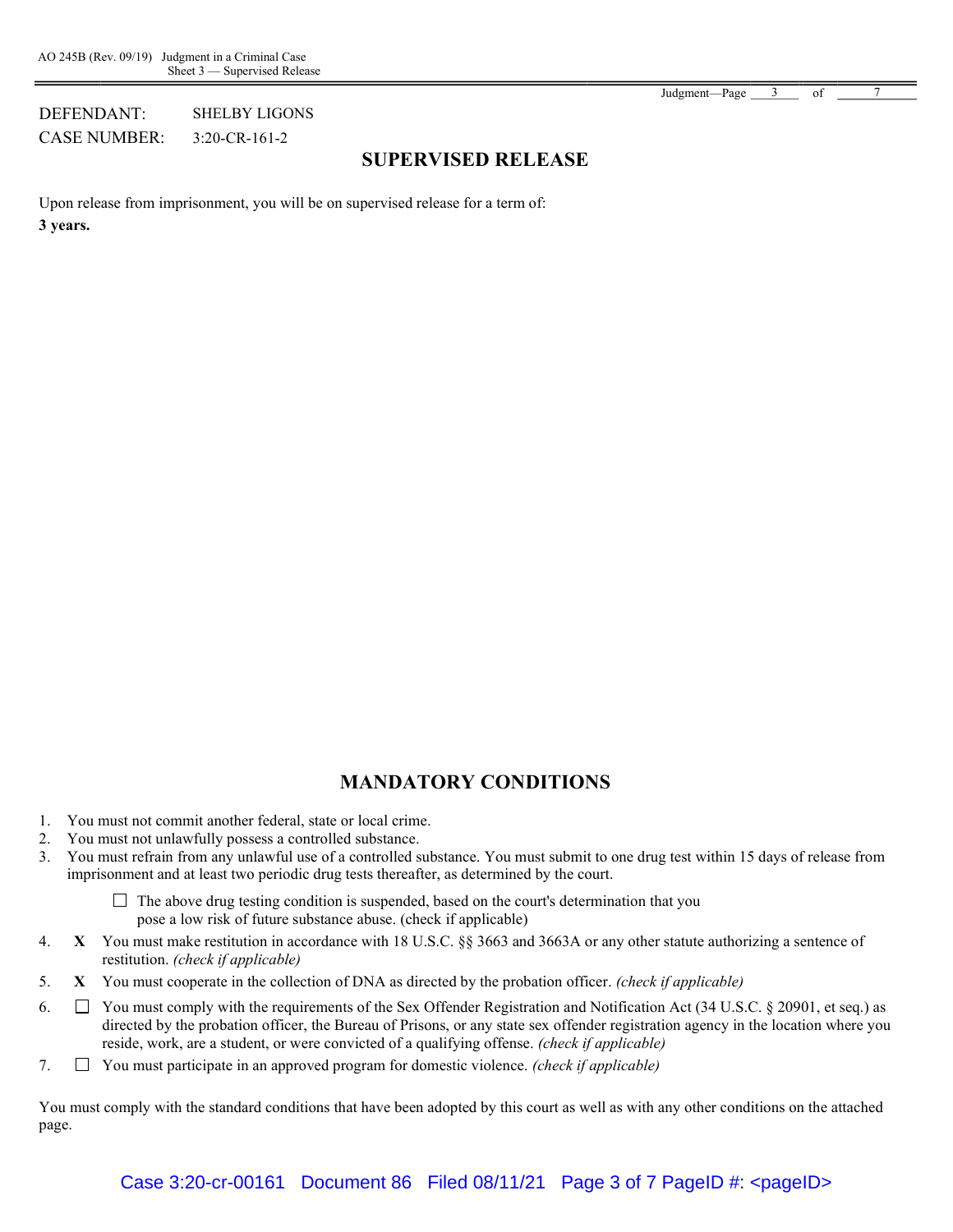#### DEFENDANT: SHELBY LIGONS CASE NUMBER: 3:20-CR-161-2

# STANDARD CONDITIONS OF SUPERVISION

As part of your supervised release, you must comply with the following standard conditions of supervision. These conditions are imposed because they establish the basic expectations for your behavior while on supervision and identify the minimum tools needed by probation officers to keep informed, report to the court about, and bring about improvements in your conduct and condition.

- 1. You must report to the probation office in the federal judicial district where you are authorized to reside within 72 hours of your release from imprisonment, unless the probation officer instructs you to report to a different probation office or within a different time frame.
- 2. After initially reporting to the probation office, you will receive instructions from the court or the probation officer about how and when you must report to the probation officer, and you must report to the probation officer as instructed.
- 3. You must not knowingly leave the federal judicial district where you are authorized to reside without first getting permission from the court or the probation officer.
- 4. You must answer truthfully the questions asked by your probation officer.
- 5. You must live at a place approved by the probation officer. If you plan to change where you live or anything about your living arrangements (such as the people you live with), you must notify the probation officer at least 10 days before the change. If notifying the probation officer in advance is not possible due to unanticipated circumstances, you must notify the probation officer within 72 hours of becoming aware of a change or expected change.
- 6. You must allow the probation officer to visit you at any time at your home or elsewhere, and you must permit the probation officer to take any items prohibited by the conditions of your supervision that he or she observes in plain view.
- 7. You must work full time (at least 30 hours per week) at a lawful type of employment, unless the probation officer excuses you from doing so. If you do not have full-time employment you must try to find full-time employment, unless the probation officer excuses you from doing so. If you plan to change where you work or anything about your work (such as your position or your job responsibilities), you must notify the probation officer at least 10 days before the change. If notifying the probation officer at least 10 days in advance is not possible due to unanticipated circumstances, you must notify the probation officer within 72 hours of becoming aware of a change or expected change.
- 8. You must not communicate or interact with someone you know is engaged in criminal activity. If you know someone has been convicted of a felony, you must not knowingly communicate or interact with that person without first getting the permission of the probation officer.
- 9. If you are arrested or questioned by a law enforcement officer, you must notify the probation officer within 72 hours.
- 10. You must not own, possess, or have access to a firearm, ammunition, destructive device, or dangerous weapon (i.e., anything that was designed, or was modified for, the specific purpose of causing bodily injury or death to another person such as nunchakus or tasers).
- 11. You must not act or make any agreement with a law enforcement agency to act as a confidential human source or informant without first getting the permission of the court.
- 12. If the probation officer determines that you pose a risk to another person (including an organization), the probation officer may require you to notify the person about the risk and you must comply with that instruction. The probation officer may contact the person and confirm that you have notified the person about the risk.
- 13. You must follow the instructions of the probation officer related to the conditions of supervision.

# U.S. Probation Office Use Only

A U.S. probation officer has instructed me on the conditions specified by the court and has provided me with a written copy of this judgment containing these conditions. For further information regarding these conditions, see Overview of Probation and Supervised Release Conditions, available at: www.uscourts.gov.

Defendant's Signature Date Date of the United States of the Date of the United States of the Date of the United States of the United States of the United States of the United States of the United States of the United State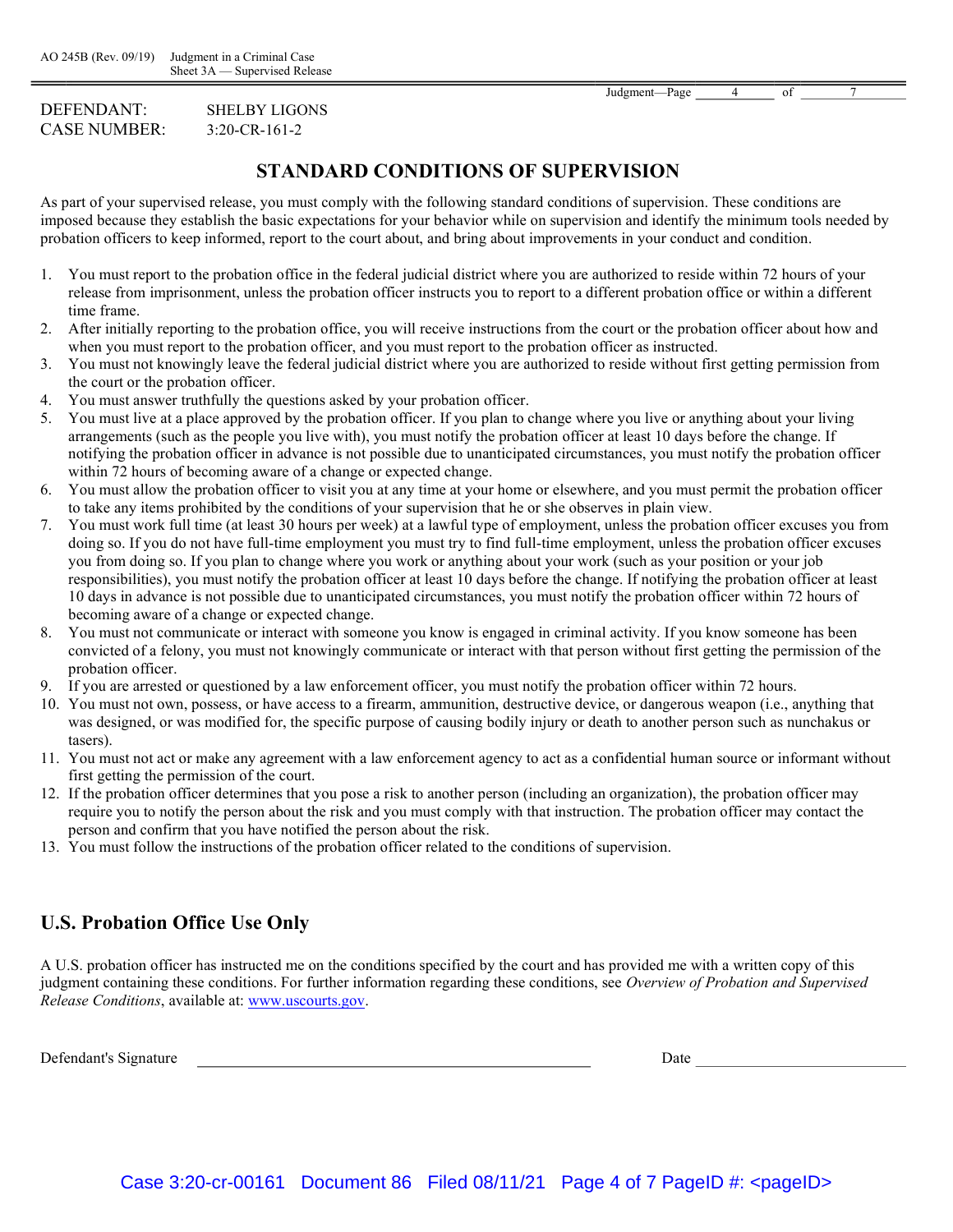#### DEFENDANT: SHELBY LIGONS CASE NUMBER: 3:20-CR-161-2

# SPECIAL CONDITIONS OF SUPERVISION

- 1. You shall participate in a program of drug testing and substance abuse treatment which may include a 30-day inpatient treatment program followed by up to 90 days in a residential reentry center at the direction of the United States Probation Office. The defendant shall pay all or part of the costs if the Probation Officer determines the defendant as the financial ability to do so or has appropriate insurance coverage to pay for such treatment.
- 2. You must not use or possess any controlled substances without a valid prescription. If you do have a valid prescription, you must disclose the prescription information to the probation officer and follow the instructions on the prescription.
- 3. You shall promptly advise the United States Probation Office of the name and contact information for any physician who prescribes any controlled substance and agrees to execute a release of information form so that medical records may be obtained from such physician.
- 4. You shall participate in a mental health program as directed by the United States Probation Office. The defendant shall pay all or part of the costs if the United States Probation Office determines the defendant has the financial ability to do so or has appropriate insurance coverage to pay for such treatment.
- 5. You must take all mental health medications that may be prescribed by your treating physician.
- 6. You shall furnish all financial records, including, without limitation, earnings records and tax returns, to the United States Probation Office upon request.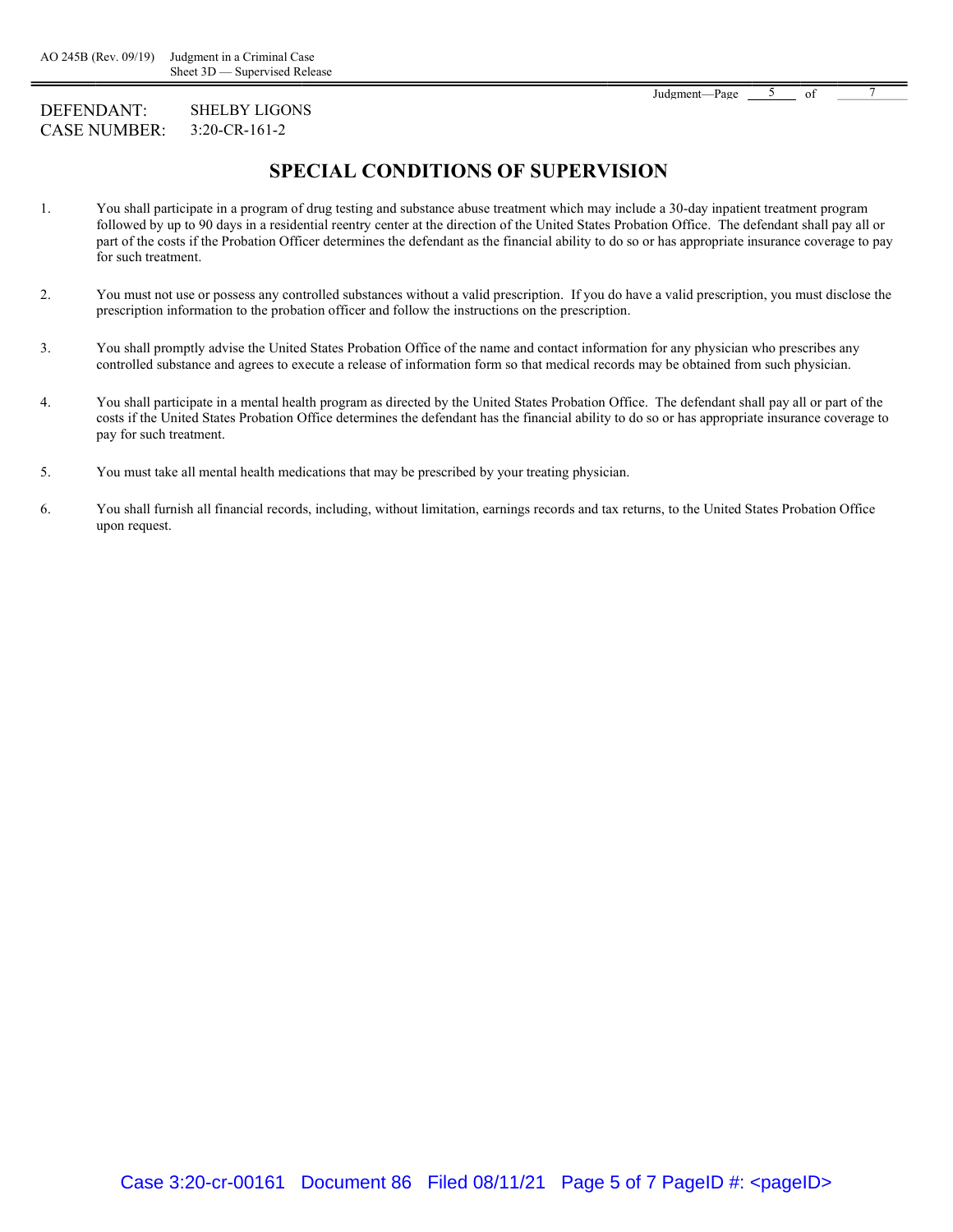| Judgment — Page |  |  |
|-----------------|--|--|
|                 |  |  |

| DEFENDANT:<br><b>CASE NUMBER:</b> |                                                                                                                                                                                                                                                                                                                                                                                                                                                                                                                                                         |  | <b>SHELBY LIGONS</b><br>3:20-CR-161-2  |                                                                                                                                                                                                                                                                                                                                                                              |     | <b>CRIMINAL MONETARY PENALTIES</b> |                                     | $J^{\text{uugmcm}}$ - $I^{\text{agc}}$ |  |    |                               |
|-----------------------------------|---------------------------------------------------------------------------------------------------------------------------------------------------------------------------------------------------------------------------------------------------------------------------------------------------------------------------------------------------------------------------------------------------------------------------------------------------------------------------------------------------------------------------------------------------------|--|----------------------------------------|------------------------------------------------------------------------------------------------------------------------------------------------------------------------------------------------------------------------------------------------------------------------------------------------------------------------------------------------------------------------------|-----|------------------------------------|-------------------------------------|----------------------------------------|--|----|-------------------------------|
|                                   |                                                                                                                                                                                                                                                                                                                                                                                                                                                                                                                                                         |  |                                        | The defendant must pay the total criminal monetary penalties under the schedule of payments on Sheet 6.                                                                                                                                                                                                                                                                      |     |                                    |                                     |                                        |  |    |                               |
|                                   | <b>TOTALS</b>                                                                                                                                                                                                                                                                                                                                                                                                                                                                                                                                           |  | <b>Assessment</b><br>\$100             | <b>Restitution</b><br>\$500                                                                                                                                                                                                                                                                                                                                                  |     | Fine<br>\$                         | \$                                  | <b>AVAA Assessment*</b>                |  | \$ | <b>JVTA Assessment**</b>      |
| $\perp$                           | The determination of restitution is deferred until . An Amended Judgment in a Criminal Case (AO 245C) will be<br>entered after such determination.                                                                                                                                                                                                                                                                                                                                                                                                      |  |                                        |                                                                                                                                                                                                                                                                                                                                                                              |     |                                    |                                     |                                        |  |    |                               |
| $\mathbf{L}$                      |                                                                                                                                                                                                                                                                                                                                                                                                                                                                                                                                                         |  |                                        | The defendant must make restitution (including community restitution) to the following payees in the amount listed below.                                                                                                                                                                                                                                                    |     |                                    |                                     |                                        |  |    |                               |
|                                   |                                                                                                                                                                                                                                                                                                                                                                                                                                                                                                                                                         |  | paid before the United States is paid. | If the defendant makes a partial payment, each payee shall receive an approximately proportioned payment, unless specified otherwise<br>in the priority order or percentage payment column below. However, pursuant to 18 U.S.C. § 3664(i), all nonfederal victims must be                                                                                                   |     |                                    |                                     |                                        |  |    |                               |
|                                   | <b>Name of Payee</b>                                                                                                                                                                                                                                                                                                                                                                                                                                                                                                                                    |  |                                        | Total Loss***                                                                                                                                                                                                                                                                                                                                                                |     |                                    | <b>Restitution Ordered</b>          |                                        |  |    | <b>Priority or Percentage</b> |
|                                   | <b>TOTALS</b>                                                                                                                                                                                                                                                                                                                                                                                                                                                                                                                                           |  | \$                                     |                                                                                                                                                                                                                                                                                                                                                                              |     |                                    |                                     |                                        |  |    |                               |
|                                   |                                                                                                                                                                                                                                                                                                                                                                                                                                                                                                                                                         |  |                                        |                                                                                                                                                                                                                                                                                                                                                                              |     |                                    |                                     |                                        |  |    |                               |
| ⊔                                 | Restitution amount ordered pursuant to plea agreement \$<br><u> 1980 - Jan Barbara Barat III, marka Barbara Barbara Barbara Barbara Barbara Barbara Barbara Barbara Barbara B</u><br>The defendant must pay interest on restitution and a fine of more than \$2,500, unless the restitution or fine is paid in full before the<br>fifteenth day after the date of the judgment, pursuant to 18 U.S.C. § 3612(f). All of the payment options on Sheet 6 may be subject<br>to penalties for delinquency and default, pursuant to 18 U.S.C. $\S 3612(g)$ . |  |                                        |                                                                                                                                                                                                                                                                                                                                                                              |     |                                    |                                     |                                        |  |    |                               |
|                                   |                                                                                                                                                                                                                                                                                                                                                                                                                                                                                                                                                         |  |                                        | The court determined that the defendant does not have the ability to pay interest and it is ordered that:                                                                                                                                                                                                                                                                    |     |                                    |                                     |                                        |  |    |                               |
|                                   |                                                                                                                                                                                                                                                                                                                                                                                                                                                                                                                                                         |  | the interest requirement is waived for |                                                                                                                                                                                                                                                                                                                                                                              | fin | $\Box$ restitution.                |                                     |                                        |  |    |                               |
|                                   |                                                                                                                                                                                                                                                                                                                                                                                                                                                                                                                                                         |  | the interest requirement for           | $\Box$ fine                                                                                                                                                                                                                                                                                                                                                                  |     |                                    | restitution is modified as follows: |                                        |  |    |                               |
|                                   |                                                                                                                                                                                                                                                                                                                                                                                                                                                                                                                                                         |  |                                        | * Amy, Vicky, and Andy Child Pornography Victim Assistance Act of 2018, Pub. L. No. 115-299.<br>** Justice for Victims of Trafficking Act of 2015, Pub. L. No. 114-22.<br>*** Findings for the total amount of losses are required under Chapters 109A, 110, 110A, and 113A of Title 18 for offenses committed on<br>or after September 13, 1994, but before April 23, 1996. |     |                                    |                                     |                                        |  |    |                               |